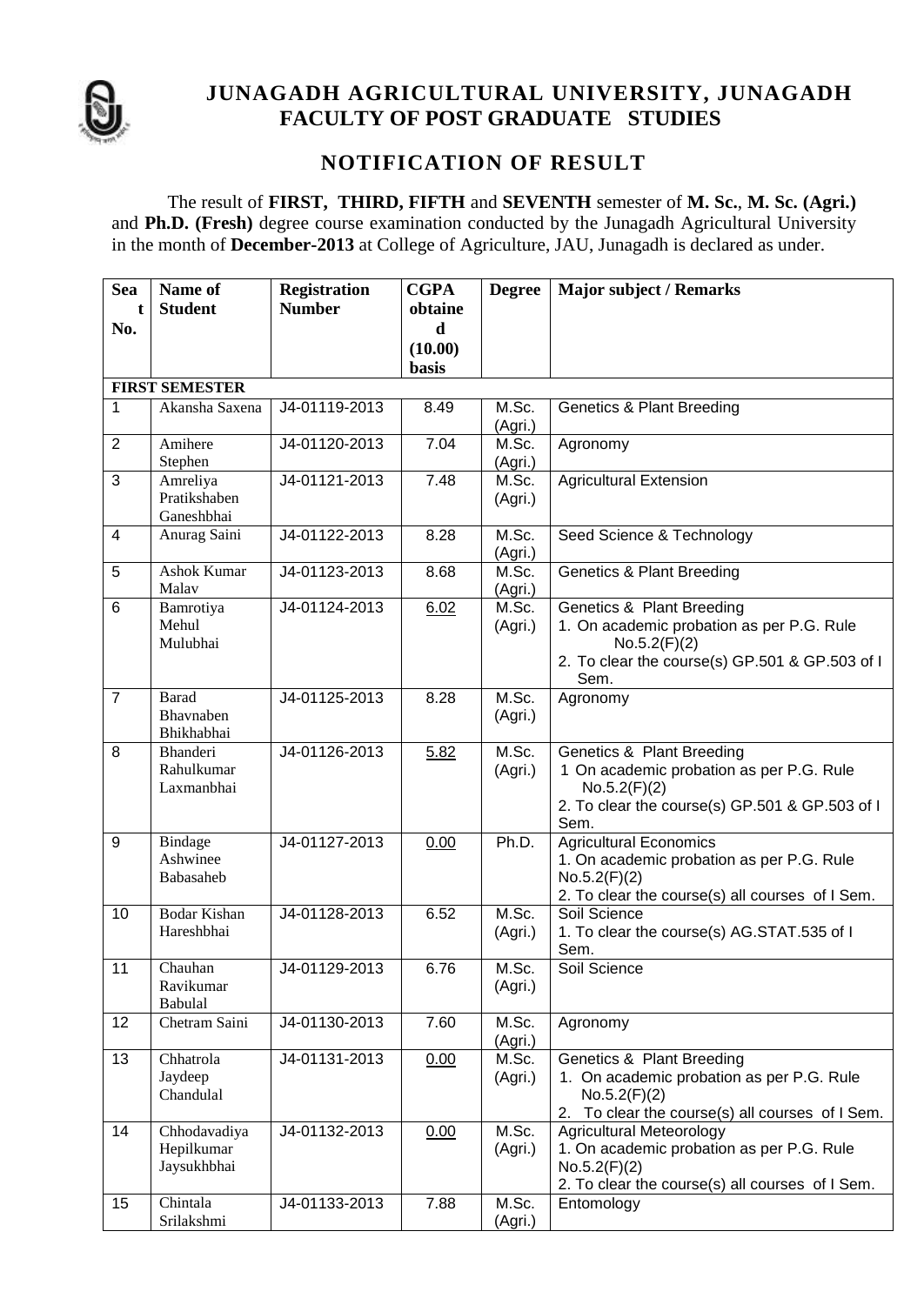| 16 | Darvhankar<br>Mayur<br>Shankarrao           | J4-01134-2013 | 7.49 | Ph.D.            | Genetics & Plant Breeding                                                                                                   |  |
|----|---------------------------------------------|---------------|------|------------------|-----------------------------------------------------------------------------------------------------------------------------|--|
| 17 | Dave<br>Vishalkumar<br>Chandulal            | J4-01135-2013 | 7.09 | M.Sc.<br>(Agri.) | <b>Agricultural Economics</b>                                                                                               |  |
| 18 | Deepashree<br>Mandal                        | J4-01136-2013 | 7.90 | M.Sc.<br>(Agri.) | Agronomy                                                                                                                    |  |
| 19 | Delvadiya<br>Niravkumar<br>Ashokbhai        | J4-01137-2013 | 0.00 | Ph.D.            | Plant Mole. Biology & Biotech.                                                                                              |  |
| 20 | Desai Arpana<br>Jayantilal                  | J4-01138-2013 | 6.62 | M.Sc.<br>(Agri.) | Agronomy                                                                                                                    |  |
| 21 | Dharaiya<br>Bhargavbhai<br>Khetabhai        | J4-01139-2013 | 6.18 | M.Sc.<br>(Agri.) | Agronomy<br>1. On academic probation as per P.G. Rule<br>No.5.2(F)(2)<br>2. To clear the course(s) AG.STAT.535 of I<br>Sem. |  |
| 22 | Dobariya Ashok<br>Bharatbhai                | J4-01140-2013 | 0.00 | M.Sc.            | Plant Mole. Biology & Biotech.                                                                                              |  |
| 23 | Dodiya<br>Chetanaben<br>Jaysinhbhai         | J4-01141-2013 | 7.58 | M.Sc.<br>(Agri.) | Agronomy                                                                                                                    |  |
| 24 | Gadhiya Chirag<br>Chandubhai                | J4-01142-2013 | 7.78 | M.Sc.<br>(Agri.) | Entomology                                                                                                                  |  |
| 25 | Geba Ram                                    | J4-01143-2013 | 7.52 | M.Sc.<br>(Agri.) | <b>Agricultural Extension</b>                                                                                               |  |
| 26 | Ghelani<br>Miteshkumar<br>Kishorbhai        | J4-01144-2013 | 8.97 | Ph.D.            | Entomology                                                                                                                  |  |
| 27 | Gohel Sagar<br>Pragjibhai                   | J4-01145-2013 | 7.52 | M.Sc.<br>(Agri.) | Agronomy                                                                                                                    |  |
| 28 | Gohil<br>Bhagirathsinh<br>Sahdevsinh        | J4-01146-2013 | 8.81 | Ph.D.            | Agronomy                                                                                                                    |  |
| 29 | Gojiya Somat<br>Karabhai                    | J4-01147-2013 | 7.05 | M.Sc.<br>(Agri.) | Plant Pathology                                                                                                             |  |
| 30 | Indu                                        | J4-01148-2013 | 7.85 | M.Sc.<br>(Agri.) | <b>Genetics &amp; Plant Breeding</b>                                                                                        |  |
| 31 | Jadav<br>Dharmeshkumar<br>Vrajlal           | J4-01149-2013 | 7.18 | M.Sc.<br>(Agri.) | Entomology                                                                                                                  |  |
| 32 | Jadav<br>Jayeshbhai<br>Vinubhai             | J4-01150-2013 | 6.94 | M.Sc.<br>(Agri.) | Agricultural Economics                                                                                                      |  |
| 33 | Jasminkumar<br>Vanmalibhai<br>Kheni         | J4-01151-2013 | 0.00 | Ph.D.            | Plant Mole. Biology & Biotech.                                                                                              |  |
| 34 | Jitendra Kumar<br>Dhakad                    | J4-01152-2013 | 7.43 | M.Sc.<br>(Agri.) | Plant Pathology                                                                                                             |  |
| 35 | Joshi Ankitaben<br>Kamleshkumar             | J4-01153-2013 | 0.00 | M.Sc.            | Plant Mole. Biology & Biotech.                                                                                              |  |
| 36 | Joshi Halakben<br>Vibhakarbhai<br>Minaxiben | J4-01154-2013 | 0.00 | Ph.D.            | Plant Mole. Biology & Biotech.                                                                                              |  |
| 37 | Joshi Kavita<br>Bhupendrabhai               | J4-01155-2013 | 7.47 | Ph.D.            | Biochemistry                                                                                                                |  |
| 38 | Kalsariya<br>Mahesh<br>Chhaganbhai          | J4-01156-2013 | 0.00 | M.Sc.<br>(Agri.) | Agronomy<br>1. On academic probation as per P.G. Rule<br>No.5.2(F)(2)<br>2. To clear the course(s) all courses of I Sem.    |  |
| 39 | Kamaliya<br>Ranchhodbhai<br>Punabhai        | J4-01157-2013 | 7.69 | M.Sc.<br>(Agri.) | Entomology                                                                                                                  |  |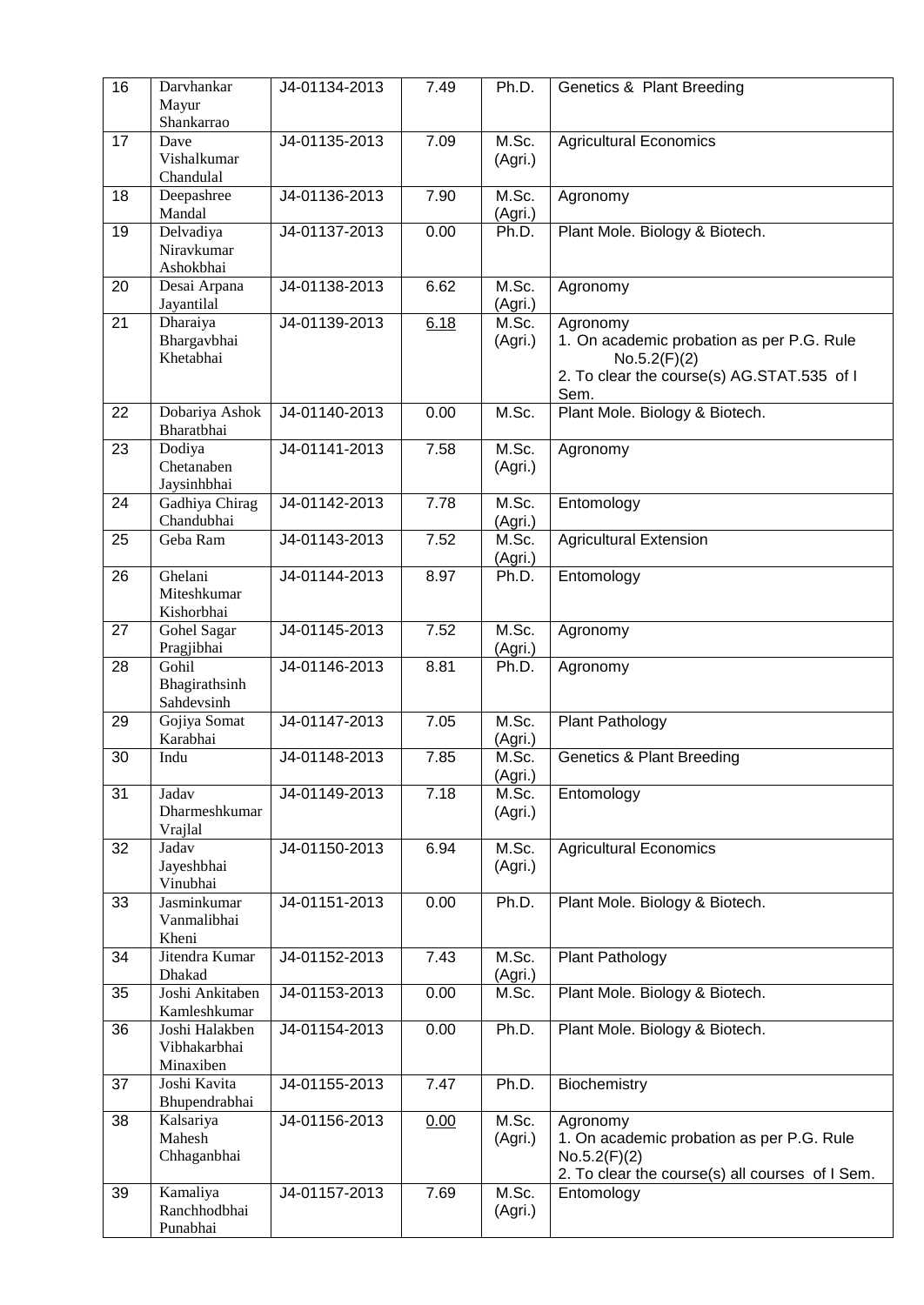| 40 | Kanara Hiren<br>Gopalbhai               | J4-01158-2013 | 8.25 | Ph.D.            | Entomology                                                                                                                                           |
|----|-----------------------------------------|---------------|------|------------------|------------------------------------------------------------------------------------------------------------------------------------------------------|
| 41 | Kapuriya<br>Bhavin<br>Dineshbhai        | J4-01159-2013 | 0.00 | M.Sc.<br>(Agri.) | Plant Pathology<br>1. On academic probation as per P.G. Rule<br>No.5.2(F)(2)<br>2. To clear the course(s) all courses of I Sem.                      |
| 42 | Khorajiya<br>Kutbudin<br>Usmangani      | J4-01160-2013 | 7.04 | M.Sc.<br>(Agri.) | Soil Science                                                                                                                                         |
| 43 | Koli Raghubhai<br>Balabhai              | J4-01161-2013 | 0.00 | M.Sc.<br>(Agri.) | Agronomy<br>1. On academic probation as per P.G. Rule<br>No.5.2(F)(2)<br>2. To clear the course(s) all courses of I Sem.                             |
| 44 | Korat Avni<br>Nandlal                   | J4-01162-2013 | 0.00 | M.Sc.            | Plant Mole. Biology & Biotech.                                                                                                                       |
| 45 | Kotadiya<br>Divyeshkumar<br>Gordhanbhai | J4-01163-2013 | 0.00 | M.Sc.<br>(Agri.) | Plant Mole. Biology & Biotech.<br>1. On academic probation as per P.G. Rule<br>No.5.2(F)(2)<br>2. To clear the course(s) all courses of I Sem.       |
| 46 | Markana<br>Jignesh<br>Gordhanbhai       | J4-01164-2013 | 7.66 | M.Sc.<br>(Agri.) | <b>Agricultural Extension</b>                                                                                                                        |
| 47 | Mer Ashok<br>Narshi                     | J4-01165-2013 | 7.32 | M.Sc.<br>(Agri.) | Entomology                                                                                                                                           |
| 48 | Mitesh Kumar<br>Godhasara               | J4-01166-2013 | 0.00 | M.Sc.<br>(Agri.) | <b>Genetics &amp; Plant Breeding</b><br>1. On academic probation as per P.G. Rule<br>No.5.2(F)(2)<br>2. To clear the course(s) all courses of I Sem. |
| 49 | Mori Kiran Kala                         | J4-01167-2013 | 7.25 | M.Sc.<br>(Agri.) | Genetics & Plant Breeding                                                                                                                            |
| 50 | Mori Vaishali<br>Kalusinh               | J4-01168-2013 | 7.15 | M.Sc.<br>(Agri.) | Genetics & Plant Breeding                                                                                                                            |
| 51 | Murahari<br>Ranjithkumar                | J4-01169-2013 | 0.00 | M.Sc.<br>(Agri.) | Seed Science & Technology<br>1. On academic probation as per P.G. Rule<br>No.5.2(F)(2)<br>2. To clear the course(s) all courses of I Sem.            |
| 52 | Nandaniya<br>Kishor Ugabhai             | J4-01170-2013 | 7.44 | M.Sc.<br>(Agri.) | Genetics & Plant Breeding                                                                                                                            |
| 53 | Omede Ugbede<br>David                   | J4-01171-2013 | 6.94 | M.Sc.<br>(Agri.) | <b>Agricultural Extension</b>                                                                                                                        |
| 54 | Pamu Swetha                             | J4-01172-2013 | 7.51 | M.Sc.<br>(Agri.) | Soil Science                                                                                                                                         |
| 55 | Pansuriya<br>Kalpesh<br>Ravjibhai       | J4-01173-2013 | 6.66 | M.Sc.<br>(Agri.) | Biochemistry<br>1. To clear the course(s) AG. STAT. 535 of I<br>Sem.                                                                                 |
| 56 | Parekh<br>Kiritkumar<br>Manilal         | J4-01174-2013 | 7.04 | M.Sc.<br>(Agri.) | Entomology                                                                                                                                           |
| 57 | Patel Jaykumar<br>Viththalbhai          | J4-01175-2013 | 7.12 | Ph.D.            | <b>Agricultural Extension</b>                                                                                                                        |
| 58 | Polara Amit<br>Mansukhbhai              | J4-01176-2013 | 7.54 | Ph.D.            | Agronomy                                                                                                                                             |
| 59 | Rabadia Ketan<br>Ghanshyambhai          | J4-01177-2013 | 0.00 | M.Sc.<br>(Agri.) | Genetics & Plant Breeding<br>1. On academic probation as per P.G. Rule<br>No.5.2(F)(2)<br>2. To clear the course(s) all courses of I Sem.            |
| 60 | Ramani Pratik<br>Sureshbhai             | J4-01178-2013 | 8.45 | M.Sc.<br>(Agri.) | Genetics & Plant Breeding                                                                                                                            |
| 61 | Ranpariya<br>Kajalben<br>Bharatbhai     | J4-01179-2013 | 7.65 | M.Sc.<br>(Agri.) | Soil Science                                                                                                                                         |
| 62 | Rathod<br>Jyotikaben<br>Gandalal        | J4-01180-2013 | 6.68 | M.Sc.<br>(Agri.) | <b>Agricultural Extension</b>                                                                                                                        |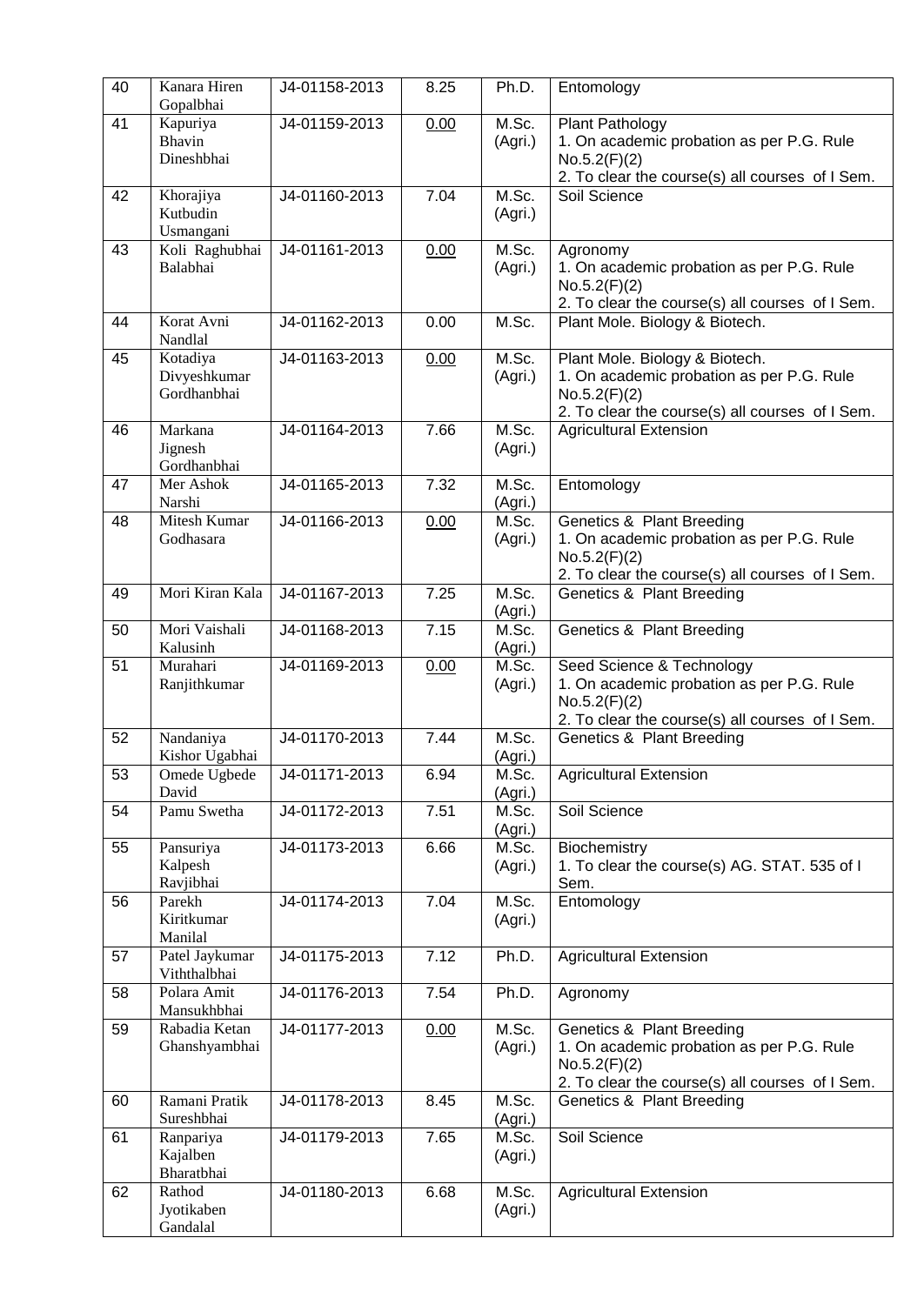| 63              | Rathod<br>Vijaykumar<br>Gobarbhai          | J4-01181-2013 | 6.86               | M.Sc.<br>(Agri.) | <b>Agricultural Economics</b>                                                                                                                   |
|-----------------|--------------------------------------------|---------------|--------------------|------------------|-------------------------------------------------------------------------------------------------------------------------------------------------|
| 64              | Rathod Virajben<br>Bharatbhai              | J4-01182-2013 | 7.25               | Ph.D.            | <b>Genetics &amp; Plant Breeding</b>                                                                                                            |
| 65              | Raval<br>Sacheenkumar<br>Shireeshbhai      | J4-01183-2013 | $\overline{7}$ .83 | Ph.D.            | Biochemistry                                                                                                                                    |
| 66              | Rucha<br>Rajendrakumar<br>Patel            | J4-01184-2013 | 0.00               | M.Sc.            | Plant Mole. Biology & Biotech.                                                                                                                  |
| 67              | <b>Rukesh Pramod</b><br>K.N.               | J4-01185-2013 | 7.38               | M.Sc.<br>(Agri.) | Entomology                                                                                                                                      |
| 68              | Sangada<br><b>Bhishman</b><br>Jashvantbhai | J4-01186-2013 | 7.54               | M.Sc.<br>(Agri.) | <b>Agricultural Extension</b>                                                                                                                   |
| 69              | Sanghani<br>Jayeshkumar<br>Maganlal        | J4-01187-2013 | 7.65               | Ph.D.            | Plant Mole. Biology & Biotech.                                                                                                                  |
| 70              | Sardhara<br>Mayurkumar<br>Jayantilal       | J4-01188-2013 | 7.09               | M.Sc.<br>(Agri.) | Plant Pathology                                                                                                                                 |
| 71              | Satyendra Singh<br>Raghuwanshi             | J4-01189-2013 | 7.90               | M.Sc.<br>(Agri.) | <b>Genetics &amp; Plant Breeding</b>                                                                                                            |
| 72              | Savaliya Vishal<br>Arvindbhai              | J4-01190-2013 | 8.18               | M.Sc.<br>(Agri.) | Plant Pathology                                                                                                                                 |
| 73              | Shah Siddhi<br>Hitendrakumar               | J4-01191-2013 | 6.02               | M.Sc.<br>(Agri.) | <b>Genetics &amp; Plant Breeding</b><br>1. On academic probation as per P.G. Rule<br>No.5.2(F)(2)<br>2. To clear the course(s) GP.503 of I Sem. |
| 74              | Shakti Singh<br>Bhati                      | J4-01192-2013 | 8.08               | M.Sc.<br>(Agri.) | <b>Genetics &amp; Plant Breeding</b>                                                                                                            |
| 75              | Shalini Kumari                             | J4-01193-2013 | 7.39               | M.Sc.<br>(Agri.) | Soil Science                                                                                                                                    |
| $\overline{76}$ | Solanki<br>Dharmik Ratilal                 | J4-01194-2013 | 6.07               | M.Sc.<br>(Agri.) | Soil Science<br>1. On academic probation as per P.G. Rule<br>No.5.2(F)(2)<br>2. To clear the course(s) AG.STAT.535 of I<br>Sem.                 |
| 77              | Solanki Harpal<br>Vajubhai                 | J4-01195-2013 | 7.43               | Ph.D.            | Genetics & Plant Breeding                                                                                                                       |
| 78              | Thumber<br>Bhargav<br>Rameshbhai           | J4-01196-2013 | 7.30               | M.Sc.<br>(Agri.) | Agronomy                                                                                                                                        |
| 79              | Ukani<br>Jatinkumar<br>Dhirajlal           | J4-01197-2013 | 6.56               | M.Sc.<br>(Agri.) | Seed Science & Technology<br>1. To clear the course(s) GP. 503 of I Sem.                                                                        |
| 80              | Ukani Piyush<br>Kantilal                   | J4-01198-2013 | 6.51               | M.Sc.<br>(Agri.) | Biochemistry<br>1. To clear the course(s) AG.STAT.535 of I<br>Sem.                                                                              |
| 81              | Vaghela<br>Tusharkumar<br>Dhirubhai        | J4-01199-2013 | 5.96               | M.Sc.<br>(Agri.) | Agronomy<br>1. On academic probation as per P. G. Rule<br>No.5.2(F)(2)<br>2. To clear the course(s) SOILS.513 &<br>AG.STAT.535 of I Sem.        |
| 82              | Vaja Komalben<br>Narottambhai              | J4-01200-2013 | 7.72               | Ph.D.            | Plant Mole. Biology & Biotech.                                                                                                                  |
| 83              | Vala Shivaraj<br>Dadubhai                  | J4-01201-2013 | 0.00               | M.Sc.<br>(Agri.) | Entomology<br>1. On academic probation as per P.G. Rule<br>No.5.2(F)(2)<br>2. To clear the course(s) all courses of I Sem.                      |
| 84              | Varasani<br>Jaydeep<br>Vallabhbhai         | J4-01202-2013 | 6.79               | Ph.D.            | <b>Agricultural Economics</b>                                                                                                                   |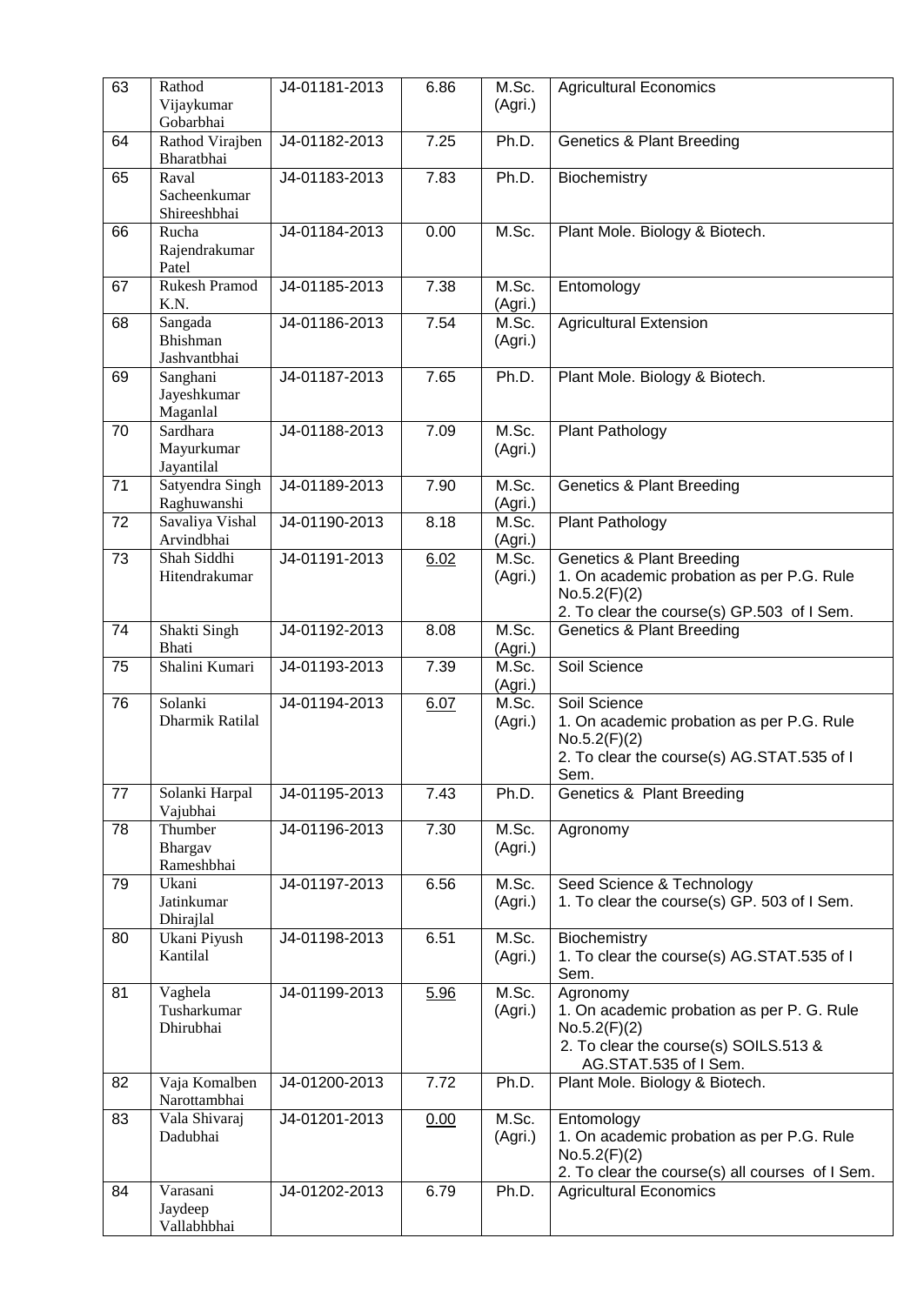| 85             | Vavdiya               | J4-01203-2013 | 7.77 | Ph.D.            | Genetics & Plant Breeding                       |
|----------------|-----------------------|---------------|------|------------------|-------------------------------------------------|
|                | Pareshkumar           |               |      |                  |                                                 |
|                | Amarshibhai           |               |      |                  |                                                 |
| 86             | Zala                  | J4-01204-2013 | 0.00 | M.Sc.            | Entomology                                      |
|                | Ranjitkumar           |               |      | (Agri.)          | 1. On academic probation as per P.G. Rule       |
|                | Savdas                |               |      |                  | No.5.2(F)(2)                                    |
|                |                       |               |      |                  | 2. To clear the course(s) all courses of I Sem. |
|                |                       |               |      |                  |                                                 |
|                | <b>THIRD SEMESTER</b> |               |      |                  |                                                 |
| 1              | Abhay Kumar           | J4-01014-2012 | 7.88 | Ph.D.            | Plant Mole. Biology & Biotech.                  |
|                | Adodariya             | J4-01015-2012 | 7.61 | M.Sc.            | Soil Science                                    |
| $\overline{2}$ | Priyank Vrajlal       |               |      | (Agri.)          |                                                 |
|                | Anatala               | J4-01016-2012 | 7.06 | Ph.D.            | Plant Mole. Biology & Biotech.                  |
|                | Tusharkumar           |               |      |                  |                                                 |
| 3              | Jasmatbhai            |               |      |                  |                                                 |
|                |                       | J4-01017-2012 | 7.56 | M.Sc.            | Plant Pathology                                 |
| 4              | Anshul Sharma         |               |      | (Agri.)          |                                                 |
|                |                       | J4-01018-2012 | 7.48 | M.Sc.            | Agronomy                                        |
| 5              | <b>Ashok Suthar</b>   |               |      | (Agri.)          |                                                 |
|                | Aware Sulbha          | J4-01019-2012 | 7.56 | M.Sc.            | Soil Science                                    |
|                |                       |               |      |                  |                                                 |
| 6              | Babanrao              |               |      | (Agri.)          |                                                 |
|                | Babariya              | J4-01020-2012 | 8.17 | Ph.D.            | <b>Genetics &amp; Plant Breeding</b>            |
|                | Chirag                |               |      |                  |                                                 |
| $\overline{7}$ | Ashokbhai             |               |      |                  |                                                 |
|                | Bhadania              | J4-01021-2012 | 7.18 | Ph.D.            | Plant Mole. Biology & Biotech.                  |
|                | Roshani               |               |      |                  |                                                 |
| 8              | Ashwinbhai            |               |      |                  |                                                 |
|                | Bhalani Hiren         | J4-01022-2012 | 7.41 | Ph.D.            | Plant Mole. Biology & Biotech.                  |
| 9              | Narsinhbhai           |               |      |                  |                                                 |
|                | Bhimani Rahul         | J4-01023-2012 | 8.17 | M.Sc.            | Plant Mole. Biology & Biotech.                  |
| 10             | Dilipbhai             |               |      |                  |                                                 |
|                | Chhodavadia           | J4-01024-2012 | 7.92 | Ph.D.            | Agronomy                                        |
|                | Sunilkumar            |               |      |                  |                                                 |
| 11             | Kalubhai              |               |      |                  |                                                 |
|                | Chirag                | J4-01025-2012 | 8.03 | M.Sc.            | Biochemistry                                    |
|                | Vallabhbhai           |               |      |                  |                                                 |
| 12             | Patel                 |               |      |                  |                                                 |
|                | Chormule              | J4-01026-2012 | 7.34 | M.Sc.            | Seed Science & Technology                       |
| 13             | Sagar Rangrao         |               |      | (Agri.)          |                                                 |
|                | Deshmukh              | J4-01027-2012 | 7.39 | Ph.D.            | <b>Agricultural Extension</b>                   |
|                | Girish                |               |      |                  |                                                 |
| 14             | Pundlikrao            |               |      |                  |                                                 |
|                | Deshmukh              | J4-01028-2012 | 7.31 | Ph.D.            | Biochemistry                                    |
|                | Shubham               |               |      |                  |                                                 |
| 15             | Babanrao              |               |      |                  |                                                 |
|                | Dhorajiya             | J4-01029-2012 | 7.72 | M.Sc.            | Agronomy                                        |
|                | Piyushkumar           |               |      | (Agri.)          |                                                 |
| 16             | Pravinbhai            |               |      |                  |                                                 |
|                | Domadiya              | J4-01031-2012 | 7.77 | Ph.D.            | Plant Mole. Biology & Biotech.                  |
|                | Rinkal                |               |      |                  |                                                 |
| 17             | Kishorbhai            |               |      |                  |                                                 |
|                | Donga                 | J4-01032-2012 | 7.73 | M.Sc.            | Seed Science & Technology                       |
|                | Monikaben             |               |      | (Agri.)          |                                                 |
| 18             | Harsukhbhai           |               |      |                  |                                                 |
|                | Donga                 | J4-01033-2012 | 7.63 | M.Sc.            | Agronomy                                        |
|                | Sarikaben             |               |      | (Agri.)          |                                                 |
| 19             | Jayantibhai           |               |      |                  |                                                 |
|                | Dulera Jyotiben       | J4-01034-2012 | 7.36 | M.Sc.            | Entomology                                      |
| 20             | Govindbhai            |               |      |                  |                                                 |
|                | Gadhiya               | J4-01035-2012 | 7.13 | (Agri.)<br>M.Sc. | Agronomy                                        |
|                | Pritesh               |               |      |                  |                                                 |
|                | Vallabhbhai           |               |      | (Agri.           |                                                 |
| 21             |                       |               |      |                  |                                                 |
|                | Gajera Hitesh         | J4-01036-2012 | 7.91 | M.Sc.            | Plant Mole. Biology & Biotech.                  |
| 22             | Parsotambhai          |               |      |                  |                                                 |
| 23             | Glory Snehila         | J4-01037-2012 | 7.15 | M.Sc.            | Entomology                                      |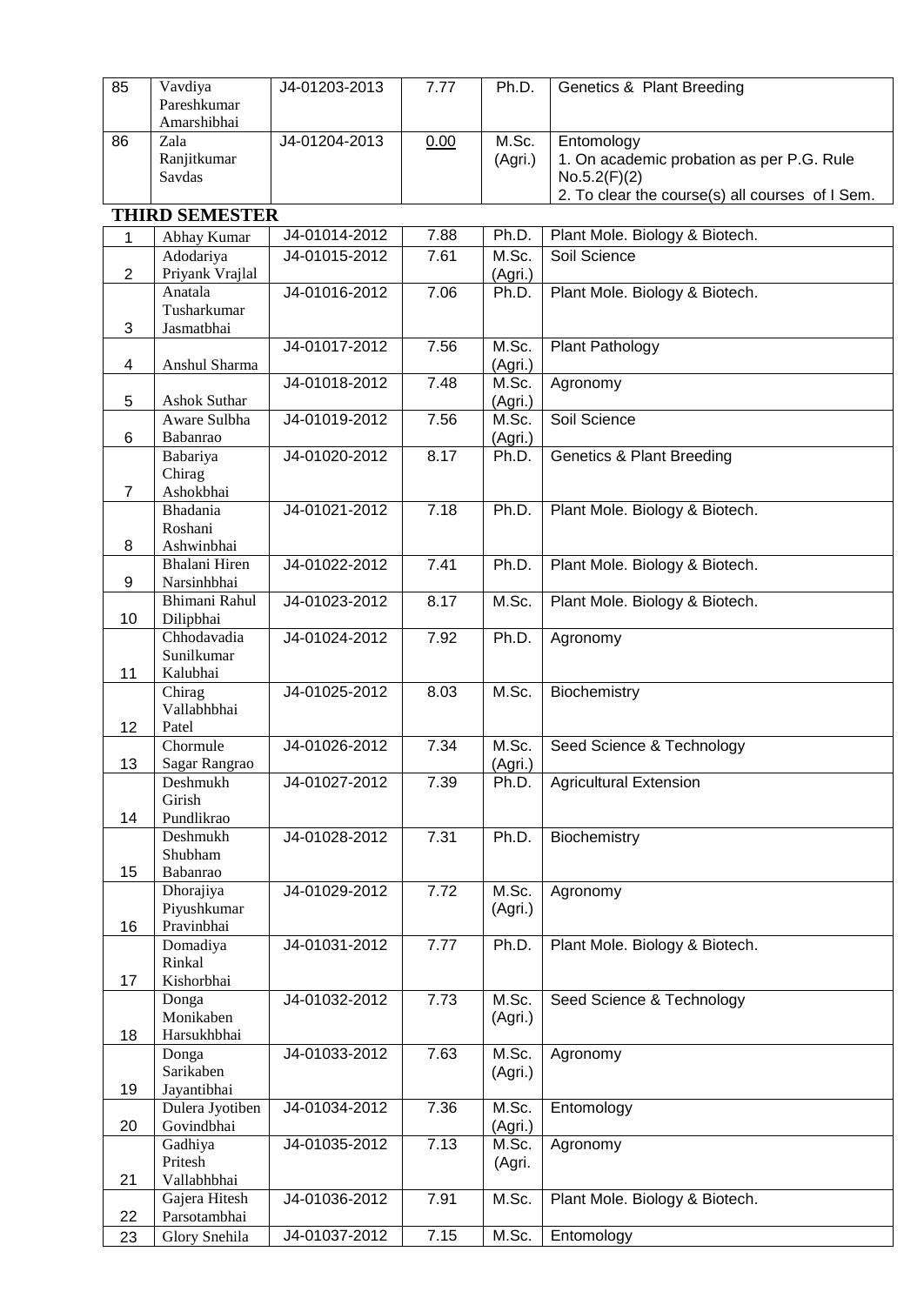|    | Anthony                     |                                |      | (Agri.)          |                                                     |
|----|-----------------------------|--------------------------------|------|------------------|-----------------------------------------------------|
| 24 | Hirpara Anjita<br>Jentibhai | J4-01038-2012                  | 8.12 | M.Sc.<br>(Agri.) | Seed Science & Technology                           |
|    | Hirpara                     | J4-01039-2012                  | 8.44 | M.Sc.            | Plant Mole. Biology & Biotech.                      |
|    | Darshna                     |                                |      |                  |                                                     |
| 25 | Gordhanbhai<br>Jadeja       | J4-01040-2012                  | 7.27 | M.Sc.            | <b>Agricultural Economics</b>                       |
|    | Rajdeepsinh                 |                                |      | (Agri.)          |                                                     |
| 26 | Mahipatsinh                 |                                |      |                  |                                                     |
|    | Jog Kashyap                 | J4-01041-2012                  | 7.84 | M.Sc.            | <b>Genetics &amp; Plant Breeding</b>                |
| 27 | Hajabhai                    |                                |      | (Agri.)          |                                                     |
| 28 | Jyoti Kumari                | J4-01042-2012                  | 8.49 | M.Sc.<br>(Agri.) | <b>Genetics &amp; Plant Breeding</b>                |
|    | Kalola                      | J4-01043-2012                  | 7.27 | M.Sc.            | Entomology                                          |
|    | Nikunjkumar                 |                                |      | (Agri.)          |                                                     |
| 29 | Ashokbhai<br>Kamani         | J4-01044-2012                  | 6.87 | M.Sc.            | <b>Agricultural Statistics</b>                      |
|    | Dileepkumar                 |                                |      | (Agri.)          |                                                     |
| 30 | Lalitbhai                   |                                |      |                  |                                                     |
|    | Kamble                      | J4-01045-2012                  | 6.85 | Ph.D.            | Plant Physiology                                    |
|    | Bhimrao                     |                                |      |                  |                                                     |
| 31 | Ganpati                     | J4-01046-2012                  |      |                  |                                                     |
|    | Kapadiya<br>Iteshkumar      |                                | 7.43 | Ph.D.            | Plant Pathology                                     |
| 32 | Bhupatbhai                  |                                |      |                  |                                                     |
|    | Kapadiya                    | J4-01047-2012                  | 8.33 | M.Sc.            | Agronomy                                            |
|    | Jenish                      |                                |      | (Agri.)          |                                                     |
| 33 | Karamshibhai                |                                |      |                  |                                                     |
|    | Karad<br>Kiritkumar         | J4-01048-2012                  | 7.88 | M.Sc.            | Plant Mole. Biology & Biotech.                      |
| 34 | Dhanjibhai                  |                                |      |                  |                                                     |
|    | Khanpara                    | J4-01049-2012                  | 8.21 | M.Sc.            | <b>Genetics &amp; Plant Breeding</b>                |
|    | Sohilkumar                  |                                |      | (Agri.)          |                                                     |
| 35 | Vithalbhai                  |                                |      |                  |                                                     |
| 36 | Lalwani Hitesh<br>Hiranand  | J4-01051-2012                  | 8.10 | M.Sc.<br>(Agri.) | <b>Genetics &amp; Plant Breeding</b>                |
|    | Lathiya                     | J4-01052-2012                  | 7.51 | M.Sc.            | Plant Pathology                                     |
|    | Sandipkumar                 |                                |      | (Agri.)          |                                                     |
| 37 | Valjibhai                   |                                |      |                  |                                                     |
|    | Lokesh Kumar                | J4-01053-2012                  | 7.55 | M.Sc.            | Entomology                                          |
| 38 | Chejara                     | J4-01054-2012                  | 7.30 | (Agri.)          |                                                     |
|    | Makhare<br>Pradip           |                                |      | M.Sc.<br>(Agri.) | <b>Agricultural Economics</b>                       |
| 39 | Krishnaji                   |                                |      |                  |                                                     |
|    | <b>Misal Nitin</b>          | J4-01056-2012                  | 7.69 | Ph.D.            | Soil Science                                        |
| 40 | Baban                       |                                |      |                  |                                                     |
| 41 | Mori Disha<br>Sharadbhai    | J4-01057-2012                  | 7.38 | M.Sc.            | Biochemistry                                        |
|    | Mungra Ketan                | J4-01058-2012                  | 8.27 | M.Sc.            | <b>Genetics &amp; Plant Breeding</b>                |
| 42 | Savjibhai                   |                                |      | (Agri.)          |                                                     |
|    | Nandaniya                   | J4-01059-2012                  | 7.25 | M.Sc.            | Agronomy                                            |
|    | Jigneshkumar                |                                |      | (Agri.)          |                                                     |
| 43 | Karshanbhai                 |                                |      |                  |                                                     |
| 44 | Neelambari<br>Papi Reddy    | J4-01060-2012<br>J4-01061-2012 | 8.01 | M.Sc.            | Plant Physiology                                    |
| 45 | <b>Busi Reddy</b>           |                                | 7.48 | M.Sc.<br>(Agri.) | <b>Genetics &amp; Plant Breeding</b>                |
| 46 |                             | J4-01062-2012                  | 6.71 | M.Sc.            | Plant Mole. Biology & Biotech.                      |
|    | Parmar Hardik               |                                |      |                  | 1. To clear the course(s) PL.PATH.504 of II         |
|    | Devshi                      |                                |      |                  | Sem.                                                |
| 47 |                             | J4-01063-2012                  | 6.71 | M.Sc.            | Plant Mole. Biology & Biotech.                      |
|    | Parmar Suhani<br>Bhanubhai  |                                |      |                  | 1. To clear the course(s) AG.STAT.542 of II<br>Sem. |
|    | Parmar                      | J4-01064-2012                  | 7.23 | M.Sc.            | <b>Agricultural Extension</b>                       |
| 48 | Sujataben                   |                                |      | (Agri.)          |                                                     |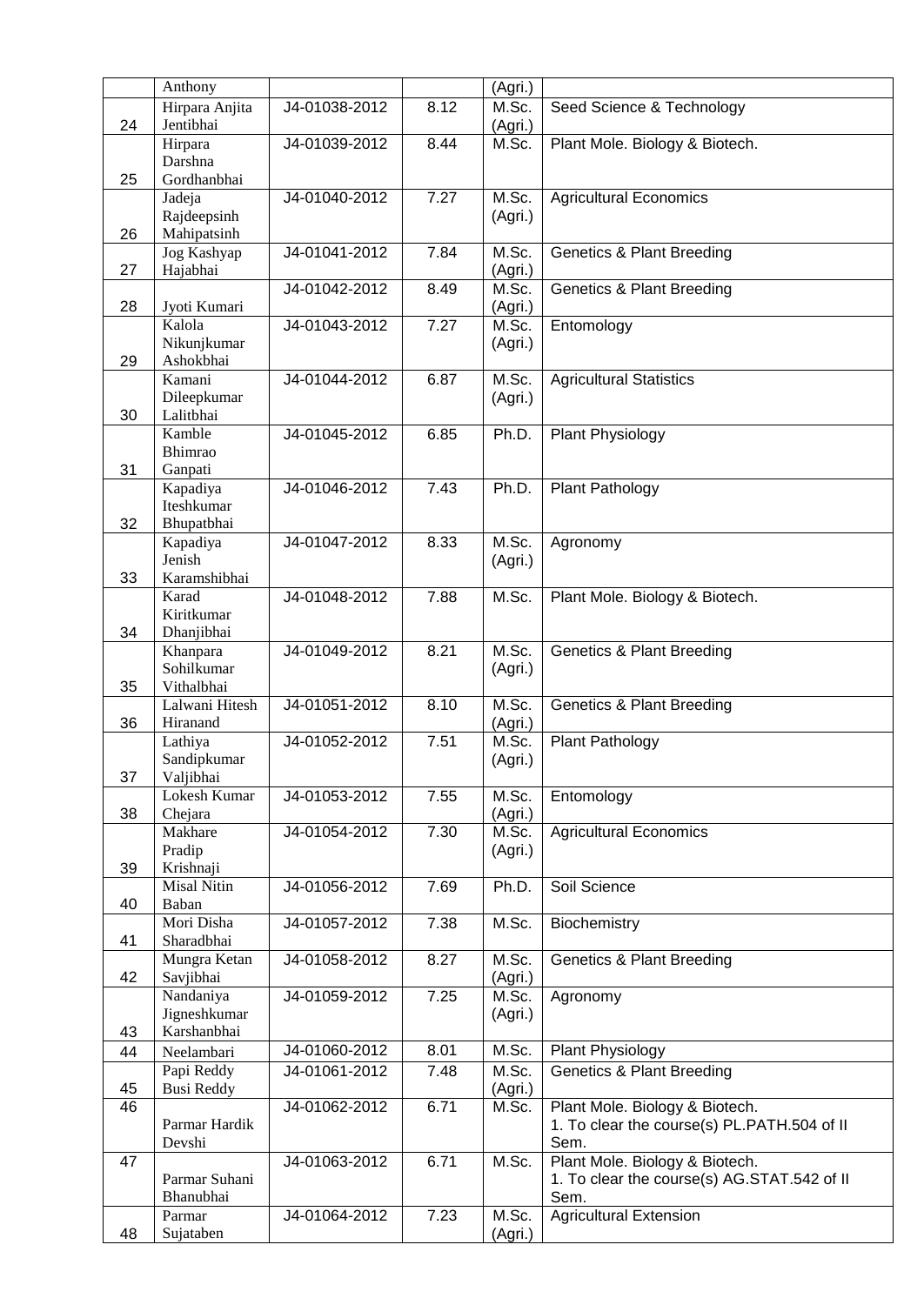|    | Jamanbhai                            |               |                   |                  |                                                                                        |
|----|--------------------------------------|---------------|-------------------|------------------|----------------------------------------------------------------------------------------|
| 49 | Parnaliya Jitesh<br>Bhupatbhai       | J4-01065-2012 | 8.08              | M.Sc.<br>(Agri.) | <b>Genetics &amp; Plant Breeding</b>                                                   |
| 50 | Patel Komal<br>Dhirajlal             | J4-01066-2012 | 8.20              | M.Sc.<br>(Agri.) | <b>Genetics &amp; Plant Breeding</b>                                                   |
|    | Patil<br>Abhinandan                  | J4-01067-2012 | 8.26              | Ph.D.            | <b>Genetics &amp; Plant Breeding</b>                                                   |
| 51 | Surgonda                             |               |                   |                  |                                                                                        |
| 52 | Praveen Kumar                        | J4-01068-2012 | 6.53              | M.Sc.<br>(Agri.) | <b>Genetics &amp; Plant Breeding</b><br>1. To clear the course(s) .SST.506 of III Sem. |
| 53 | Prem Kumari<br>Karwasara             | J4-01069-2012 | 7.81              | M.Sc.<br>(Agri.) | Agronomy                                                                               |
|    | Raiyani                              | J4-01070-2012 | 8.00              | M.Sc.            | <b>Genetics &amp; Plant Breeding</b>                                                   |
| 54 | Gaurang<br>Dhirajlal                 |               |                   | (Agri.)          |                                                                                        |
| 55 | Rajani Chirag<br>Jyotishbhai         | J4-01071-2012 | 8.10              | M.Sc.<br>(Agri.) | <b>Genetics &amp; Plant Breeding</b>                                                   |
| 56 | Ram Prakash<br>Gupta                 | J4-01072-2012 | $\overline{7.53}$ | M.Sc.<br>(Agri.) | <b>Genetics &amp; Plant Breeding</b>                                                   |
| 57 | Rathod                               | J4-01073-2012 | 7.31              | M.Sc.            | Plant Mole. Biology & Biotech.                                                         |
|    | Ravikumar<br>Rameshbhai              |               |                   |                  | 1. To clear the course(s) PL.PATH.504 of II<br>Sem.                                    |
| 58 | Rohan Sharma                         | J4-01074-2012 | 7.20              | M.Sc.<br>(Agri.) | <b>Agricultural Extension</b>                                                          |
| 59 | Rohit Kumar                          | J4-01075-2012 | 6.86              | M.Sc.<br>(Agri.) | Seed Science & Technology                                                              |
|    | Rupavatiya                           | J4-01076-2012 | 7.53              | M.Sc.            | Entomology                                                                             |
| 60 | Atulbhai<br>Rameshbhai               |               |                   | (Agri.)          |                                                                                        |
|    | Salunke                              | J4-01077-2012 | 6.64              | Ph.D.            | <b>Genetics &amp; Plant Breeding</b>                                                   |
| 61 | Mahesh Dilip<br>Sangani Mehul        | J4-01078-2012 | 7.73              | M.Sc.            | Plant Pathology                                                                        |
| 62 | Dineshbhai                           | J4-01079-2012 | 8.28              | (Agri.)          |                                                                                        |
| 63 | Sapovadiya<br>Manishkumar<br>Harilal |               |                   | Ph.D.            | <b>Genetics &amp; Plant Breeding</b>                                                   |
|    | Saravaiya Narsi                      | J4-01080-2012 | 7.53              | M.Sc.            | Agronomy                                                                               |
| 64 | Nanjibhai                            |               |                   | (Agri.)          |                                                                                        |
|    | Siddhapara<br>Mukesh                 | J4-01081-2012 | 7.30              | Ph.D.            | Entomology                                                                             |
| 65 | Ramjibhai<br>Sidhdhapara             | J4-01082-2012 | 7.39              | M.Sc.            | Plant Pathology                                                                        |
|    | Keyurkumar                           |               |                   | (Agri.)          |                                                                                        |
| 66 | Maheshbhai<br>Sondarva               | J4-01083-2012 | 7.78              | M.Sc.            | Seed Science & Technology                                                              |
|    | Jyotiben                             |               |                   | (Agri.)          |                                                                                        |
| 67 | Ramjibhai<br>Sujit Kumar             | J4-01084-2012 | 7.94              | Ph.D.            | Biochemistry                                                                           |
| 68 | Bishi                                |               |                   |                  |                                                                                        |
| 69 | Sunita Kumari                        | J4-01085-2012 | 8.43              | M.Sc.<br>(Agri.) | <b>Genetics &amp; Plant Breeding</b>                                                   |
| 70 | Tajane Diksha<br>Suryabhan           | J4-01086-2012 | 7.39              | M.Sc.<br>(Agri.) | Agronomy                                                                               |
| 71 | Vadja Dinesh<br>Jivarajbhai          | J4-01087-2012 | 7.83              | M.Sc.            | Entomology                                                                             |
|    | Vaja                                 | J4-01088-2012 | 7.86              | (Agri.)<br>M.Sc. | Plant Mole. Biology & Biotech.                                                         |
| 72 | Vidushibahen<br>Narottambhai         |               |                   |                  |                                                                                        |
| 73 | Variya Mayur                         | J4-01089-2012 | 6.64              | Ph.D.            | Entomology                                                                             |
|    | Vishnubhai                           |               |                   |                  | 1. To clear the course(s) PL.PATH.511 of II<br>Sem.                                    |
|    | Vekaria                              | J4-01091-2012 | 8.01              | M.Sc.            | <b>Genetics &amp; Plant Breeding</b>                                                   |
| 74 | Deepkumar<br>Manojbhai               |               |                   | (Agri.)          |                                                                                        |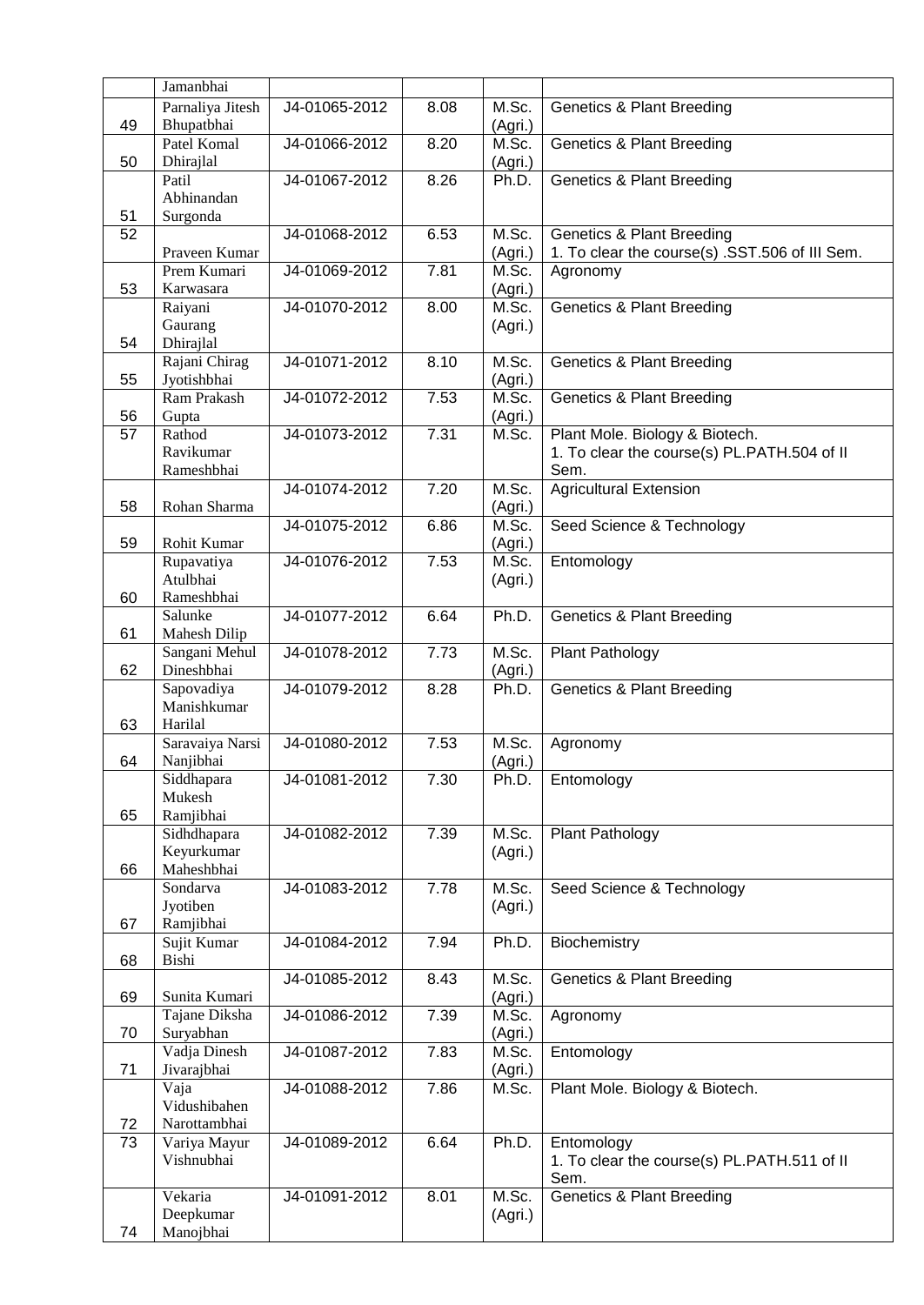| 75             | Vikas Vishnu                              | J4-01092-2012 | 8.27 | M.Sc.<br>(Agri.) | Agronomy                                                    |
|----------------|-------------------------------------------|---------------|------|------------------|-------------------------------------------------------------|
| 76             | Yashwant<br>Kumar                         | J4-01093-2012 | 7.12 | M.Sc.            | Biochemistry<br>1. To clear the course(s) AG.STAT.542 of II |
|                | <b>FIFTH SEMESTER</b>                     |               |      |                  | Sem.                                                        |
| 1              | Akbari Disheeta<br>Laljibhai              | J4-00794-2011 | 7.72 | Ph.D.            | Plant Molecular Biology & Biotechnology                     |
| $\overline{2}$ | Ankitkumar<br>Ghanshyambhai<br>Khunt      | J4-00795-2011 | 7.13 | M.Sc.            | Plant Molecular Biology & Biotechnology                     |
| 3              | Ashish Kumar<br>Tiwari                    | J4-00796-2011 | 7.31 | M.Sc.<br>(Agri.) | Agronomy                                                    |
| 4              | <b>Bangar Shital</b><br>Shahadevrao       | J4-00797-2011 | 6.71 | Ph.D.            | Plant Physiology                                            |
| 5              | <b>Bharat Pal</b>                         | J4-00799-2011 | 7.01 | M.Sc.<br>(Agri.) | Agronomy                                                    |
| 6              | <b>Bhatt</b><br>Vishalkumar<br>Sureshbhai | J4-00800-2011 | 7.08 | M.Sc.            | Plant Molecular Biology & Biotechnology                     |
| 7              | <b>Bheda Sweta</b><br>Babubhai            | J4-00801-2011 | 7.41 | M.Sc.            | Biochemistry                                                |
| 8              | Bosamia Tejas<br>Chimanlal                | J4-00802-2011 | 7.87 | Ph.D.            | Plant Molecullar Biology & Biotechnology                    |
| 9              | Chavda<br>Dhirenkumar<br>Kanjibhai        | J4-00803-2011 | 7.79 | M.Sc.<br>(Agri.) | <b>Genetics &amp; Plant Breeding</b>                        |
| 10             | Der Hiren<br>Naranbhai                    | J4-00805-2011 | 6.86 | M.Sc.<br>(Agri.) | Agronomy                                                    |
| 11             | Desai Hiralben<br>Vinubhai                | J4-00806-2011 | 7.92 | M.Sc.            | Plant Molecular Biology & Biotechnology                     |
| 12             | Dharmesh<br>Balvantbhai<br>Bavadiya       | J4-00807-2011 | 8.21 | M.Sc.            | Plant Molecular Biology & Biotechnology                     |
| 13             | Gohel Krishna<br>Mahendrabhai             | J4-00812-2011 | 6.79 | M.Sc.            | Plant Molecular Biology & Biotechnology                     |
| 14             | Jadeja Ridhdhi<br>Manoharsinh             | J4-00819-2011 | 7.43 | M.Sc.<br>(Agri.) | Biochemistry                                                |
| 15             | Jadhav Manish<br>Ravindra                 | J4-00820-2011 | 6.96 | M.Sc.<br>(Agri.) | Entomology                                                  |
| 16             | Kalasariya<br>Ravikumar<br>Lakhabhai      | J4-00822-2011 | 6.88 | Ph.D.            | Entomology                                                  |
| 17             | Kalasariya<br>Pravin Jeram                | J4-00823-2011 | 6.95 | M.Sc.<br>(Agri.) | Entomology                                                  |
| 18             | Kamlesh Kumar<br>Chandel                  | J4-00824-2011 | 6.52 | M.Sc.<br>(Agri.) | <b>Genetics &amp; Plant Breeding</b>                        |
| 19             | Khunt<br>Devanshiben<br>Karshanbhai       | J4-00826-2011 | 7.04 | M.Sc.            | Plant Molecular Biology & Biotechnology                     |
| 20             | Mamta Meena                               | J4-00829-2011 | 7.01 | Ph.D.            | Agronomy                                                    |
| 21             | Marviya<br>Prashantkumar<br>Bhagvanjibhai | J4-00830-2011 | 7.81 | M.Sc.<br>(Agri.) | <b>Agricultural Statistics</b>                              |
| 22             | Nandha<br>Abhijeeta<br>Kiritbhai          | J4-00831-2011 | 7.19 | M.Sc.            | Plant Molecular Biology & Biotechnology                     |
| 23             | Parakhia<br>Dhavalkumar<br>Viththalbhai   | J4-00832-2011 | 7.51 | M.Sc.            | Soil Science                                                |
| 24             | Parkhiya Srushti<br>Maganlal              | J4-00833-2011 | 7.63 | M.Sc.            | Plant Molecular Biology & Biotechnology                     |
| 25             | Patoliya Jaydip<br>Ukabhai                | J4-00839-2011 | 7.31 | M.Sc.<br>(Agri.) | <b>Agricultural Extension</b>                               |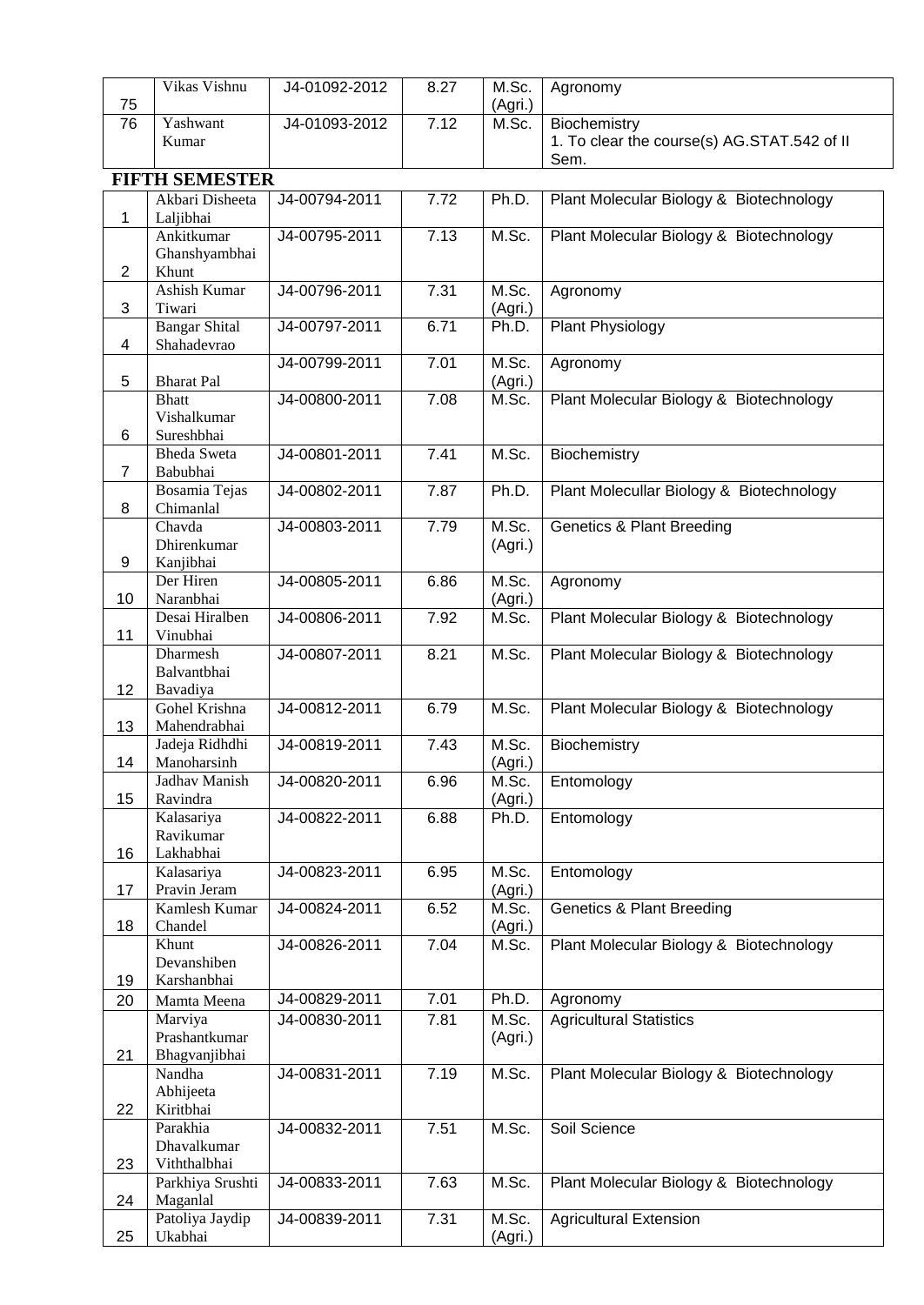|                 | Poshiya                      | J4-00840-2011 | 6.88 | M.Sc.            | Plant Molecular Biology & Biotechnology     |
|-----------------|------------------------------|---------------|------|------------------|---------------------------------------------|
|                 | Apekshaben                   |               |      |                  |                                             |
| 26              | Giradharbhai                 |               |      |                  |                                             |
|                 | Rode Nilesh                  | J4-00847-2011 | 6.99 | Ph.D.            | Entomology                                  |
| 27              | Sharadrao                    |               |      |                  |                                             |
| 28              | S Sree Ganesh                | J4-00848-2011 | 7.62 | M.Sc.            | Plant Physiology                            |
|                 | Sanghani Atul                | J4-00851-2011 | 7.40 | Ph.D.            | Plant Molecular Biology & Biotechnology     |
| 29              | Odhavjibhai                  |               |      |                  |                                             |
|                 | <b>Sapre Sarang</b>          | J4-00852-2011 | 7.80 | Ph.D.            | Biochemistry                                |
| 30              | Sudhir                       |               |      |                  |                                             |
|                 | Ku. Satyakumari              | J4-00853-2011 | 7.96 | Ph.D.            | Agronomy                                    |
| 31              | Sharma                       |               |      |                  |                                             |
|                 | Shaikh Ramij                 | J4-00855-2011 | 6.54 | M.Sc.            | Entomology                                  |
| 32              | Rahimuddin                   | J4-00856-2011 | 6.78 | (Agri.)<br>M.Sc. |                                             |
| 33              |                              |               |      |                  | Agronomy                                    |
|                 | Shyopat Ram<br>Solanki Rahul | J4-00859-2011 | 6.97 | (Agri.)<br>M.Sc. | Agronomy                                    |
| 34              | Pravinchandra                |               |      | (Agri.)          |                                             |
|                 |                              | J4-00860-2011 | 7.39 | M.Sc.            | Plant Molecular Biology & Biotechnology     |
| 35              | Sudipa Thakur                |               |      | (Agri.)          |                                             |
|                 | Sunil Kumar                  | J4-00862-2011 | 7.66 | M.Sc.            | Plant Pathology                             |
| 36              | Pipliwal                     |               |      | (Agri.)          |                                             |
|                 | Talaviya                     | J4-00863-2011 | 7.95 | Ph.D.            | <b>Plant Pathology</b>                      |
|                 | Jayadipkumar                 |               |      |                  |                                             |
| 37              | Raghavbhai                   |               |      |                  |                                             |
| 38              | Tania Das                    | J4-00865-2011 | 7.74 | Ph.D.            | Biochemistry                                |
|                 | Timbadiya                    | J4-00866-2011 | 7.63 | M.Sc.            | Plant Pathology                             |
| 39              | Ankit Dhirubhai              |               |      | (Agri.)          |                                             |
|                 | Timbadiya                    | J4-00867-2011 | 7.55 | M.Sc.            | Biochemistry                                |
|                 | Priyanka                     |               |      |                  |                                             |
| 40              | Nileshbhai                   |               |      |                  |                                             |
|                 | Vadukul Komal                | J4-00868-2011 | 7.71 | M.Sc.            | Plant Molecular Biology & Biotechnology     |
| 41              | Govindbhai                   |               |      |                  |                                             |
| $\overline{42}$ |                              | J4-00870-2011 | 6.44 | M.Sc.            | Biochemistry                                |
|                 |                              |               |      |                  | 1. On academic probation as per P.G.        |
|                 | Vaghela                      |               |      |                  | RuleNo.5.2(F)(2)                            |
|                 | Pradipkumar                  |               |      |                  | 2. To clear the course(s) AG.STAT.542 of II |
|                 | Ghanshyambhai                |               |      |                  | Sem.                                        |
|                 | Wadaskar                     | J4-00876-2011 | 7.07 | M.Sc.            | Entomology                                  |
|                 | Pankaj                       |               |      | (Agri.)          |                                             |
| 43              | Shankarrao                   |               |      |                  |                                             |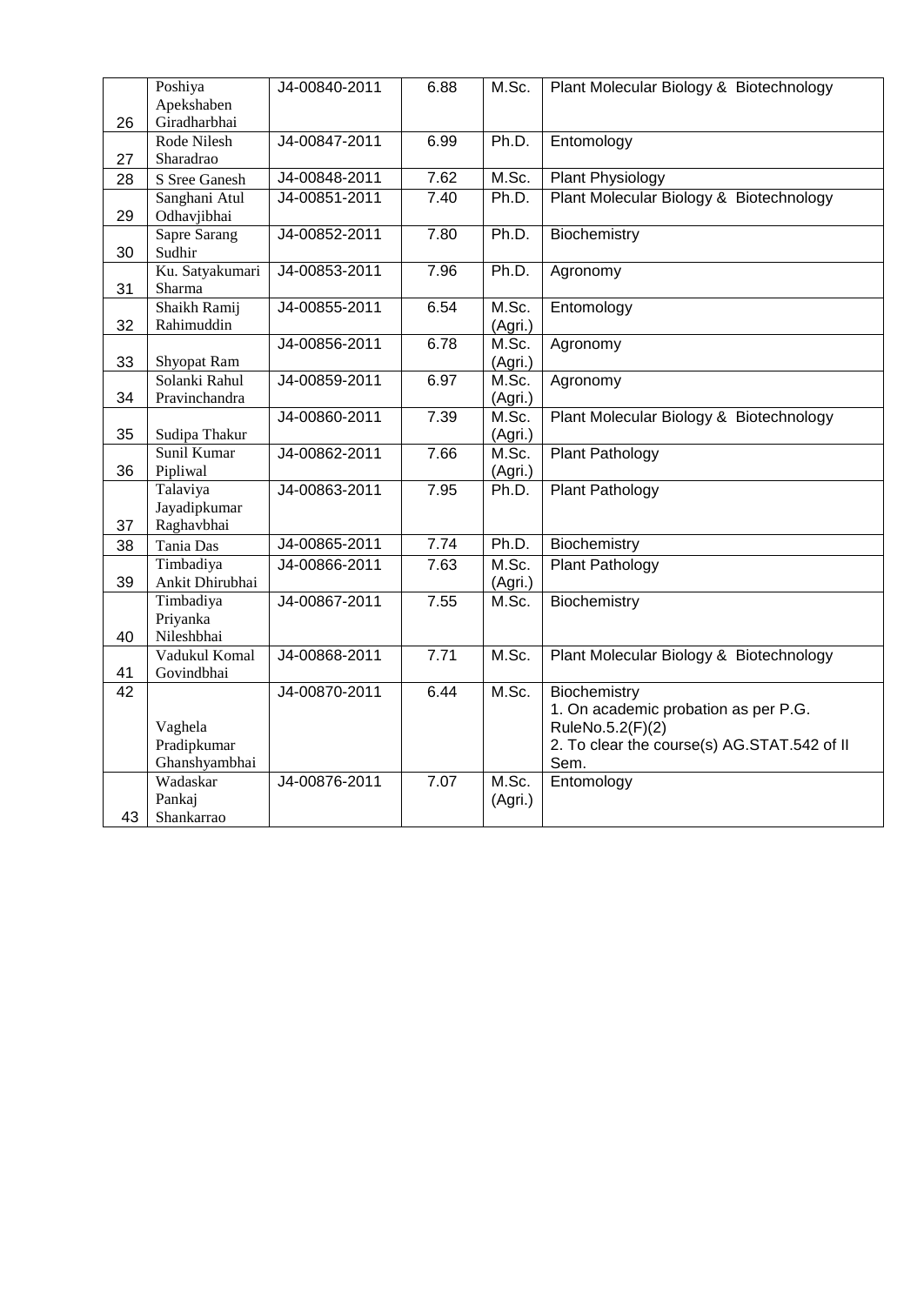#### **SEVENTH SEMESTER**

| 1              | Chaudhari<br>Dharmendrakumar         | J4-00596-2010 | 6.55 | M.Sc.(Agri.) | Agronomy                                |
|----------------|--------------------------------------|---------------|------|--------------|-----------------------------------------|
|                | Tulashibhai                          |               |      |              |                                         |
| 2              | Chudasama Jalpa<br>Arjanbhai         | J4-00604-2010 | 7.41 | Ph.D.        | Entomology                              |
| 3              | Hitesh<br>Ranchhodbhai<br>Ramani     | J4-00621-2010 | 7.89 | Ph.D.        | Biochemistry                            |
| 4              | Katakpara<br>Zinkalben<br>Ashvinbhai | J4-00638-2010 | 8.14 | M.Sc.        | Plant Molecular Biology & Biotechnology |
| 5              | Parmar Kinjal<br>Jayeshkumar         | J4-00652-2010 | 7.08 | M.Sc.        | Plant Molecular Biology & Biotechnology |
| 6              | Patel Amisha<br>Dungarshibhai        | J4-00655-2010 | 6.87 | M.Sc.        | Plant Molecular Biology & Biotechnology |
| $\overline{7}$ | Sagarka Nisha<br>Bhimjibhai          | J4-00667-2010 | 7.11 | Ph.D.        | Entomology                              |
| 8              | <b>Shitole Tushar</b><br>Dadasaheb   | J4-00674-2010 | 7.29 | Ph.D.        | Entomology                              |
| 9              | Ugale Arun<br>Dhanaji                | J4-00681-2010 | 6.70 | M.Sc.(Agri.) | Genetics & Plant Breeding               |
| 10             | Vala Mitalibahen<br>Dipakbhai        | J4-00687-2010 | 7.51 | M.Sc.        | Plant Molecular Biology & Biotechnology |

No. JAU / REG / EXAM / T-1 / 774-76 / 2014 **REGISTRAR** Date : 03/03/2014

## **Copy f.w.cs. to :**

- 1. The Director of Research and Dean P.G. Studies, J A U, Junagadh.
- 2. The Director of Students' Welfare, J A U, Junagadh.
- 3. The Principal & Dean, College of Agriculture,  $\overline{J}$  A U, Junagadh (5 copy))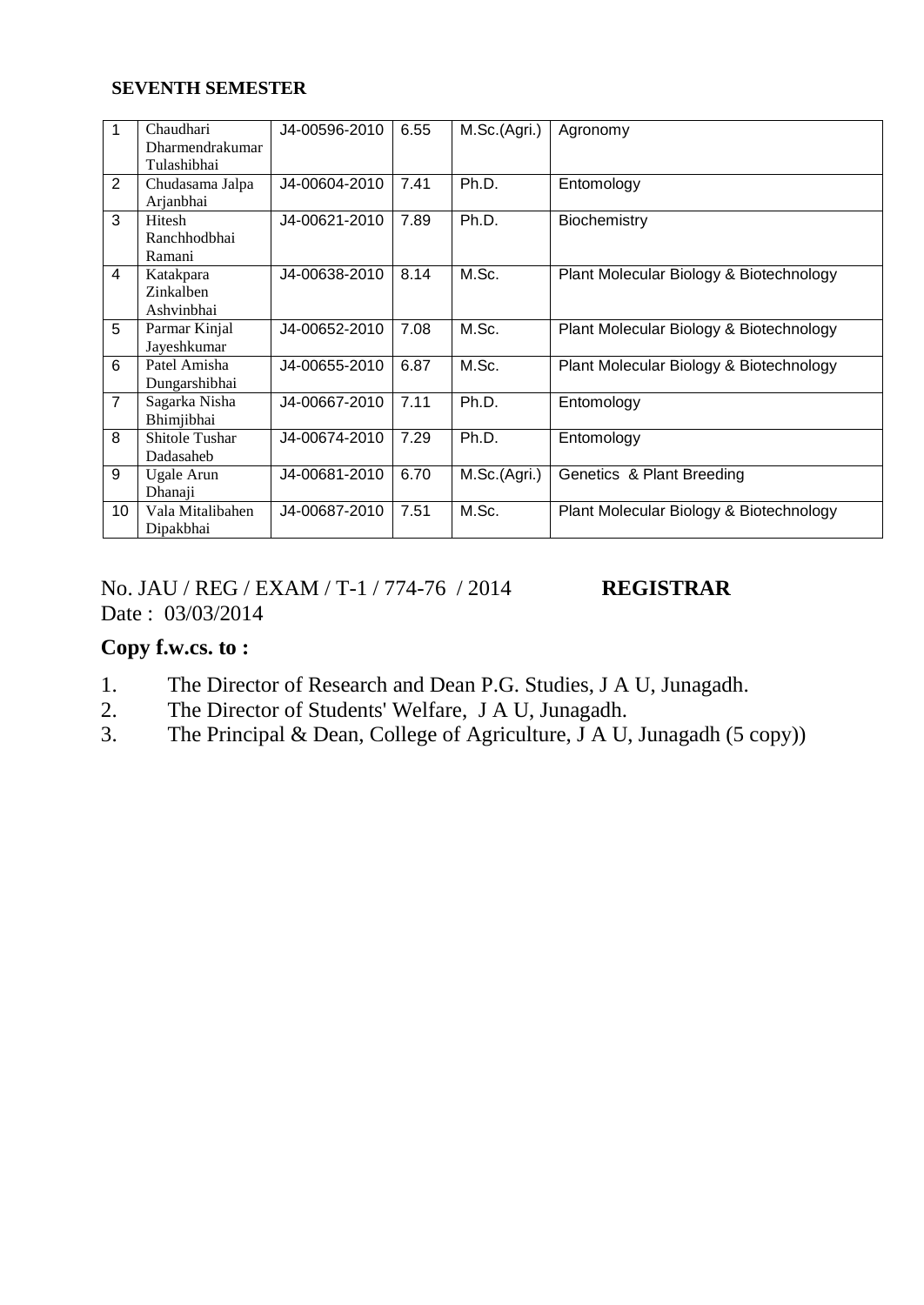

## **JUNAGADH AGRICULTURAL UNIVERSITY, JUNAGADH FACULTY OF POST GRADUATE STUDIES**

# **NOTIFICATION OF RESULT**

The result of **THIRD, FOURTH & SEVENTH** semester of Agri./Horti. **Ph.D. (In-service)** degree course examination conducted by the Junagadh Agricultural University in the month of **DECEMBER-2013** at College of Agriculture, J A U, Junagadh is declared as under.

| <b>Seat</b>    | Name of<br><b>Student</b>                 | <b>Registration</b> | <b>CGPA</b><br>obtained |               |                                |  |  |  |  |  |  |
|----------------|-------------------------------------------|---------------------|-------------------------|---------------|--------------------------------|--|--|--|--|--|--|
| No.            |                                           | <b>Number</b>       | (10.00)                 | <b>Degree</b> | <b>Major subject / Remarks</b> |  |  |  |  |  |  |
|                |                                           |                     | <b>basis</b>            |               |                                |  |  |  |  |  |  |
|                | <b>AGRICULTURE</b>                        |                     |                         |               |                                |  |  |  |  |  |  |
|                | <b>THIRD SEMESTER</b>                     |                     |                         |               |                                |  |  |  |  |  |  |
| $\mathbf{1}$   | Raval Lataben<br>Jayeshtharam             | J4-01108-2012       | 8.16                    | Ph.D.         | Genetics & Plant Breeding      |  |  |  |  |  |  |
| $\overline{2}$ | Tara Chand Poonia                         | J4-01109-2012       | 7.82                    | Ph.D.         | Agronomy                       |  |  |  |  |  |  |
|                | <b>FOURTH SEMESTER</b>                    |                     |                         |               |                                |  |  |  |  |  |  |
| $\mathbf{1}$   | Bariya Minaxiben<br>Kanjibhai             | J4-00967-2011       | 7.70                    | Ph.D.         | <b>Agricultural Extension</b>  |  |  |  |  |  |  |
|                | <b>FIFTH SEMESTER</b>                     |                     |                         |               |                                |  |  |  |  |  |  |
| $\mathbf{1}$   | Bharadiya Anilkumar<br>Meram              | J4-00877-2011       | 7.41                    | Ph.D.         | Entomology                     |  |  |  |  |  |  |
| $\overline{2}$ | <b>Bhuva Hasmukh</b><br>Mansukhlal        | J4-00878-2011       | 7.49                    | Ph.D.         | Agronomy                       |  |  |  |  |  |  |
| $\overline{3}$ | Chhodavadia<br>Harshadbhai<br>Chhaganbhai | J4-00879-2011       | 6.93                    | Ph.D.         | <b>Agricultural Extension</b>  |  |  |  |  |  |  |
| $\overline{4}$ | Ghelani Yogeshkumar<br>Haribhai           | J4-00880-2011       | 8.69                    | Ph.D.         | Entomology                     |  |  |  |  |  |  |
| $\overline{5}$ | Gohil Pareshkumar<br>Jayantilal           | J4-00881-2011       | 7.56                    | Ph.D.         | Agronomy                       |  |  |  |  |  |  |
| 6              | Jadeja Mahavirsinh<br>Kishorsinh          | J4-00882-2011       | 7.30                    | Ph.D.         | <b>Agricultural Extension</b>  |  |  |  |  |  |  |
| $\overline{7}$ | Vadher Rameshkumar<br>Babubhai            | J4-00883-2011       | 7.37                    | Ph.D.         | Entomology                     |  |  |  |  |  |  |
| 8              | Valu Manu Govindbhai                      | J4-00884-2011       | 7.94                    | Ph.D.         | Genetics & Plant Breeding      |  |  |  |  |  |  |
|                | <b>HORTICULTURE</b>                       |                     |                         |               |                                |  |  |  |  |  |  |
|                | <b>THIRD SEMESTER</b>                     |                     |                         |               |                                |  |  |  |  |  |  |
| $\mathbf{1}$   | Chitroda Rajubhai<br>Laljibhai            | J4-01107-2012       | 6.97                    | Ph.D.         | <b>Fruit Science</b>           |  |  |  |  |  |  |
|                | <b>FIFTH SEMESTER</b>                     |                     |                         |               |                                |  |  |  |  |  |  |
| $\mathbf{1}$   | Kanzaria Dilipkumar<br>Ravji              | J4-00885-2011       | 7.85                    | Ph.D.         | <b>Fruit Science</b>           |  |  |  |  |  |  |

No. JAU / REG / EXAM / T-1 / 780-82 / 2014 **REGISTRAR** Date : 03 /03/2014

**Copy f.w.cs. to :**

- 1. The Director of Research and Dean P.G. Studies, J A U, Junagadh.
- 2. The Director of Students' Welfare, J AU, Junagadh.
- 3. The Principal & Dean, College of Agriculture, JAU, Junagadh (5 copies).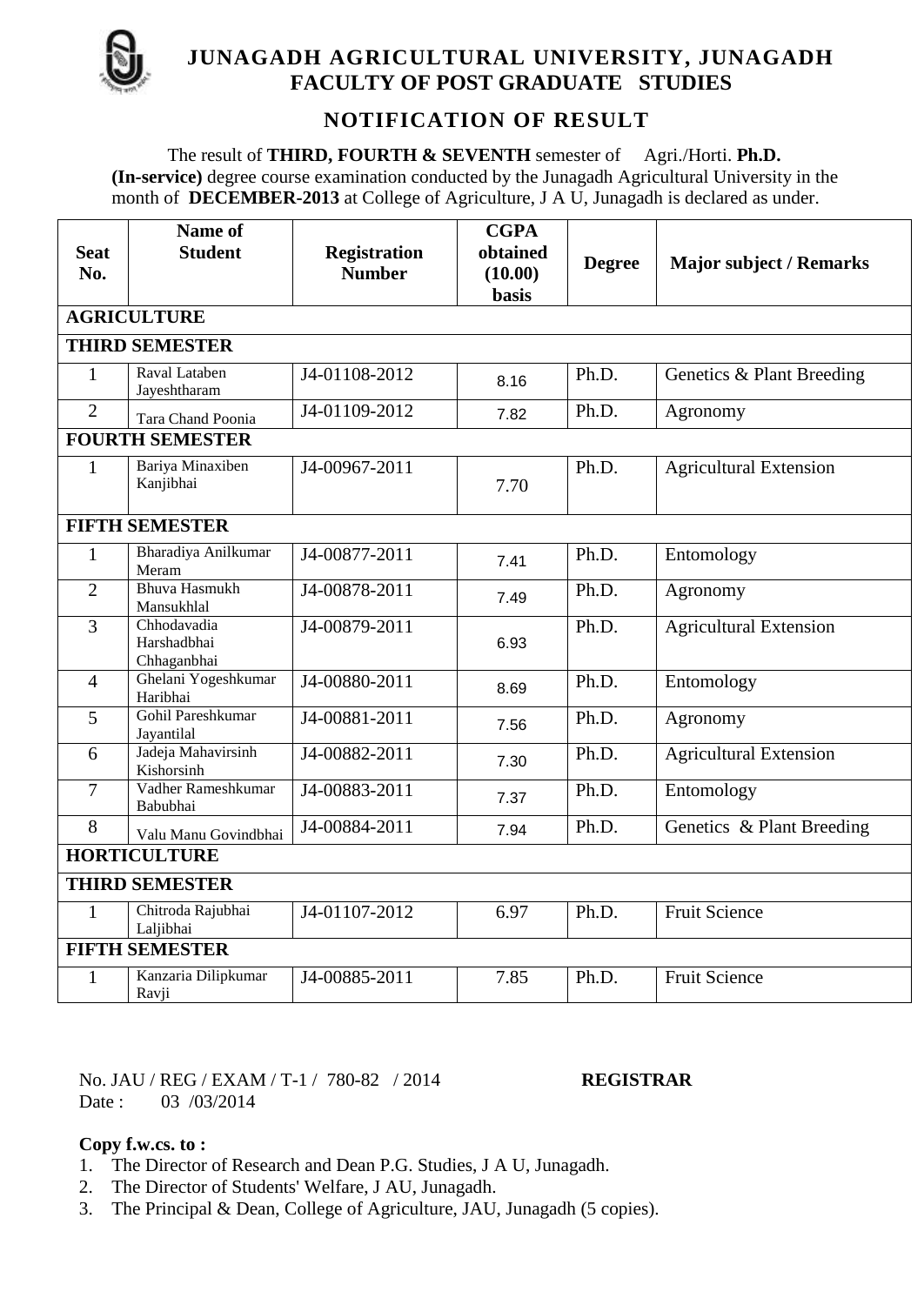

**JUNAGADH AGRICULTURAL UNIVERSITY, JUNAGADH FACULTY OF POST GRADUATE STUDIES** 

## **NOTIFICATION OF RESULT**

The result of **FIRST, THIRD & FIFTH** semester of **M. Sc. (Horti.) / Ph.D. (Fresh)**  degree course examination conducted by the Junagadh Agricultural University in the month of **DECEMBER-2013** at College of Agriculture, J A U, Junagadh is declared as under.

| <b>Seat</b><br>No. |                                              | <b>Registration</b><br><b>Number</b> | <b>CGPA</b><br>obtained | <b>Degree</b>          |      | <b>Major</b> subject<br>/ Remarks                                                                                               |
|--------------------|----------------------------------------------|--------------------------------------|-------------------------|------------------------|------|---------------------------------------------------------------------------------------------------------------------------------|
|                    |                                              |                                      | (10.00)<br>basis        |                        |      |                                                                                                                                 |
|                    | <b>FIRST SEMESTER</b>                        |                                      |                         |                        |      |                                                                                                                                 |
| $\mathbf{1}$       | Aghera<br>Samirkumar<br>Rameshbhai           | J4-01205-2013                        | 7.12                    | M.Sc.<br>(Horti.)      |      | Floriculture & Land Scape Architecture                                                                                          |
| $\overline{2}$     | Arjun Lal Regar                              | J4-01206-2013                        | 6.53                    | M.Sc<br>$($ Horti. $)$ |      | Floriculture & Land Scape Architecture                                                                                          |
| 3                  | Babariya<br>Vishalkumar<br>Jamanbhai         | J4-01207-2013                        | 7.32                    | Ph.D.                  |      | <b>Fruit Science</b>                                                                                                            |
| $\overline{4}$     | Baladha Rinkal<br>Fullabhai                  | J4-01208-2013                        | 7.52                    | M.Sc.<br>(Horti.)      |      | Floriculture & Land Scape Architecture                                                                                          |
| 5                  | Baldaniya Bharat<br>Dayabhai                 | J4-01209-2013                        | 7.14                    | M.Sc.<br>(Horti.)      |      | <b>Fruit Science</b>                                                                                                            |
| $\overline{7}$     | <b>Bhandari</b><br>Ankitkumar<br>Jagdishbhai | J4-01211-2013                        | 6.53                    | M.Sc.<br>(Horti.)      | Sem. | <b>Fruit Science</b><br>1. To clear the course(s) AG.STAT.535 of I                                                              |
| 8                  | Chovatiya Viral<br>Mansukhbhai               | J4-01212-2013                        | 7.18                    | M.Sc.<br>(Horti.)      |      | <b>Fruit Science</b>                                                                                                            |
| 9                  | Jalandra<br>Akashbhai<br>Ranchhodbhai        | J4-01213-2013                        | 7.48                    | M.Sc.<br>(Horti.)      |      | Floriculture & Land Scape Architecture                                                                                          |
| 10                 | Jaya Kumari                                  | J4-01214-2013                        | 7.66                    | M.Sc.<br>(Horti.)      |      | Floriculture & Land Scape Architecture                                                                                          |
| 11                 | Kava Khyatiben<br>Prafulbhai                 | J4-01215-2013                        | 6.48                    | M.Sc.<br>(Horti.)      |      | Floriculture & Land Scape Architecture<br>1. On academic probation as per P.G. Rule<br>No.5.2(F)(2)                             |
| 12                 | Maheta Poojaben<br>Vinodray                  | J4-01216-2013                        | 6.67                    | Ph.D.                  |      | <b>Fruit Science</b>                                                                                                            |
| 13                 | Makhmale<br>Sandip Jijabhau                  | J4-01217-2013                        | 6.35                    | M.Sc.<br>(Horti.)      | Sem. | <b>Fruit Science</b><br>1. On academic probation as per P.G. Rule<br>No.5.2(F)(2)<br>2. To clear the course(s) AG.STAT.535 of I |
| 14                 | Makwana Ankita<br>Rameshkumar                | J4-01218-2013                        | 7.24                    | Ph.D.                  |      | <b>Fruit Science</b>                                                                                                            |
| 15                 | Shinde Vinayak<br>Bhausaheb                  | J4-01219-2013                        | 7.89                    | M.Sc.<br>(Horti.)      |      | Floriculture & Land Scape Architecture                                                                                          |
| 16                 | Subhash Bishnoi                              | J4-01220-2013                        | 0.00                    | M.Sc.<br>(Horti.)      | Sem. | <b>Fruit Science</b><br>1. On academic probation as per P.G. Rule<br>No.5.2(F)(2)<br>2. To clear the course(s) all courses of I |